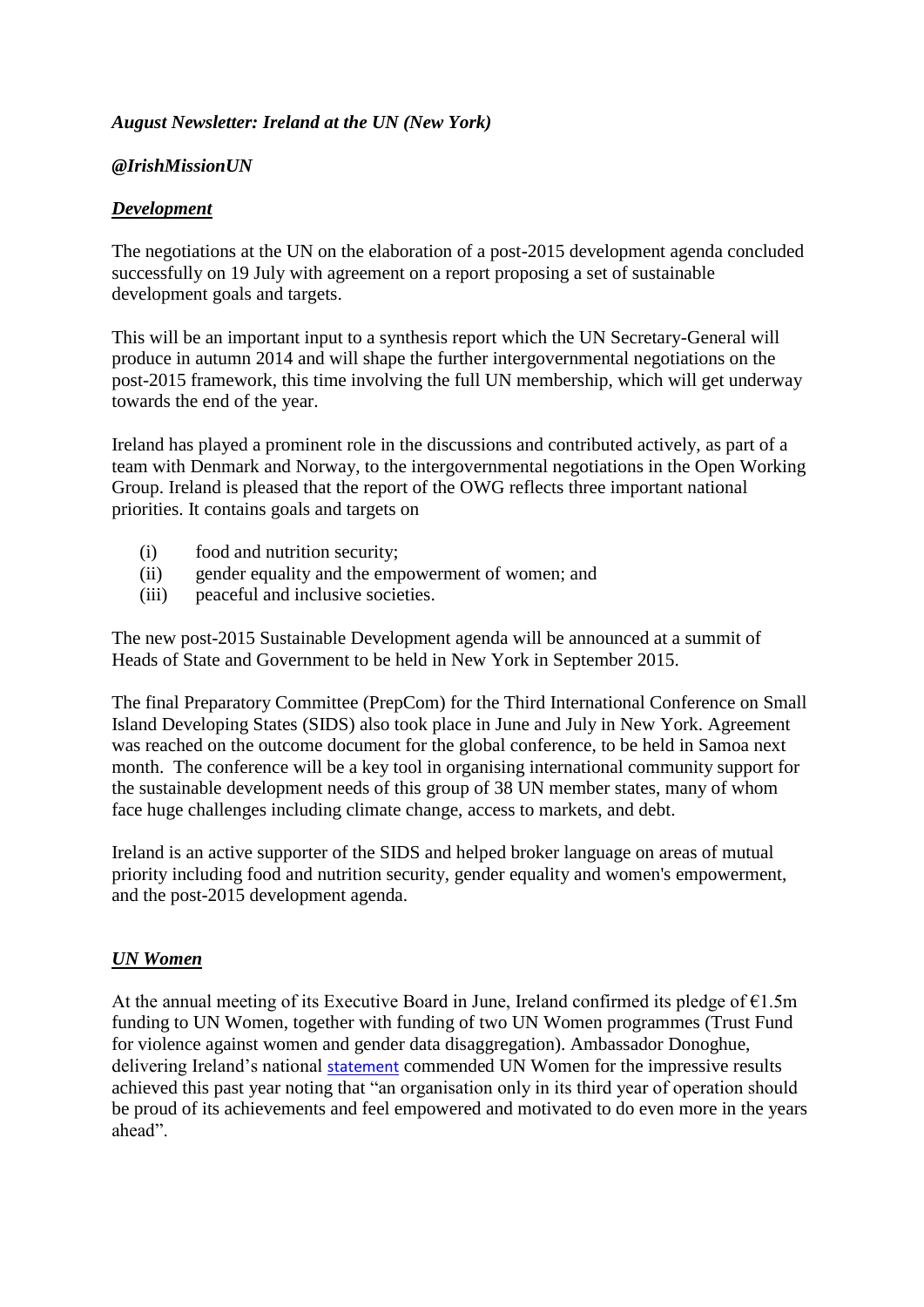Ireland is giving financial support to the development of a Global Study on the implementation of the Women, Peace and Security agenda (UNSCR 1325). Ireland will cohost the launch of this Global Study in September.

# *Humanitarian Issues*

The Economic and Social Council (ECOSOC), the UN's main body for coordination, policy review, policy dialogue and recommendations on economic, social and environmental issues, held its Humanitarian Affairs Segment in late June. Ireland delivered a national [statement](http://web.dfa.ie/uploads/documents/New%20York%20PM/ecosocnatstate2014%20(2).pdf) underscoring the need to strengthen the humanitarian response system to address the causes of fragility as well as the protection of women and girls in emergencies.

Ireland also addressed the High Level Meeting on Humanitarian Action in the Central African Republic where the focus was on the need to mobilise a sufficient humanitarian response to meet the needs of refugees, both within CAR and in neighbouring countries. As one of the top ten donors to the Central African Republic since 2007 we also highlighted the importance of addressing humanitarian needs in protracted crisis situations.

In conjunction with UN Women, Ireland hosted a well-attended side-event in the margins of the Segment examining the impact of gender equality programming on humanitarian outcomes and moderated by Kevin Kelly, Director for Emergency & Recovery in Irish Aid. The panel was composed of ASG Kyung-Wha Kang of OCHA, Florika Fink-Hooijer; Director for Strategy, Policy and International Cooperation at ECHO and Seline Locham; representing the Turkana Women Advocacy and Development Organisation (TWADO) in Kenya. The event was an important opportunity to raise the profile of gender issues within the wider humanitarian space, particularly in light of the ongoing preparations for the World Humanitarian Summit in 2016.

## *Peace and Security*

On 3 July, the Mission organised a well-attended panel discussion on command and control arrangements for UN peacekeeping missions. Speakers included, USG for Peacekeeping Operations, Hervé Ladsous, two major troop contributors (Rwanda and Pakistan) and Lt.Gen. Joseph Owonibi, former Force Commander of UNMIL (the UN's peacekeeping operation in Liberia).

The panel event attracted broad representation from member states as well as UN officials and civil society and highlighted the importance of clear and decisive command and control arrangements in the increasingly demanding and dangerous environments into which UN missions are deploying. Specific issues included:

- (i) how to ensure decisive leadership of each mission;
- (ii) how to improve mission planning in relation to command and control;
- (iii) how to ensure accountability for under-performance on the part of a contingent; and
- (iv) how to minimise national caveats and restrictions that undermine command authority.

Also in July, the General Assembly's Fifth Committee adopted the UN peacekeeping budgets for 15 peacekeeping operations for 2014-15. The overall envelope on mission budgets agreed